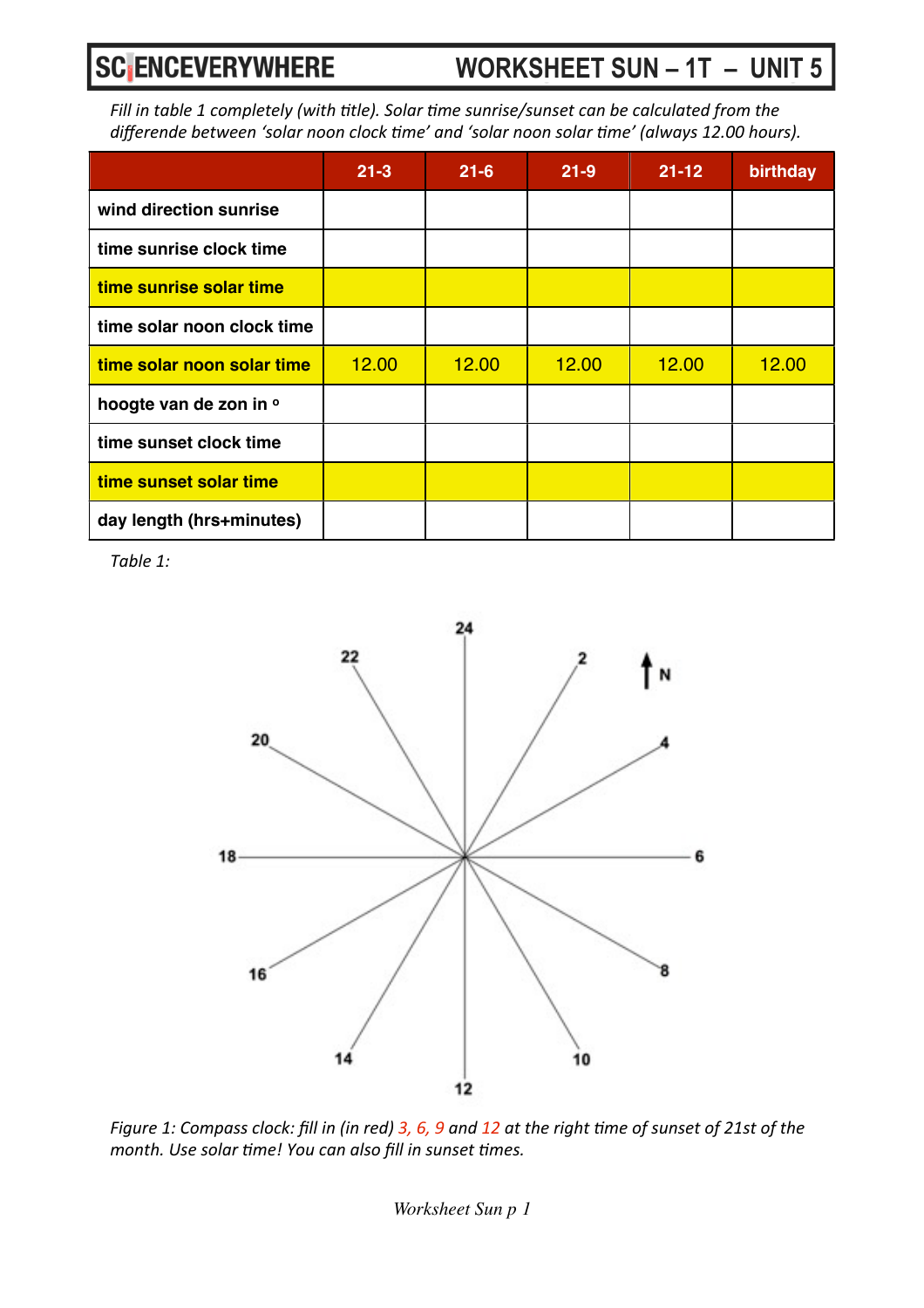# WORKSHEET SUN - 1T - UNIT 5

Write down below your conclusions and explanations of 5.1 WB

| <b>Conclusions of 5.1:</b>                                                                            |
|-------------------------------------------------------------------------------------------------------|
| a. The farther away from midsummer, the ____________ the day and the more to the __<br>the Sun rises. |
| $b$                                                                                                   |
| $\mathbf{c}$ .                                                                                        |
|                                                                                                       |

**Explanations of 5.1:** 

 $a.$ .

 $b.$ .

 $\mathbf{c}$ .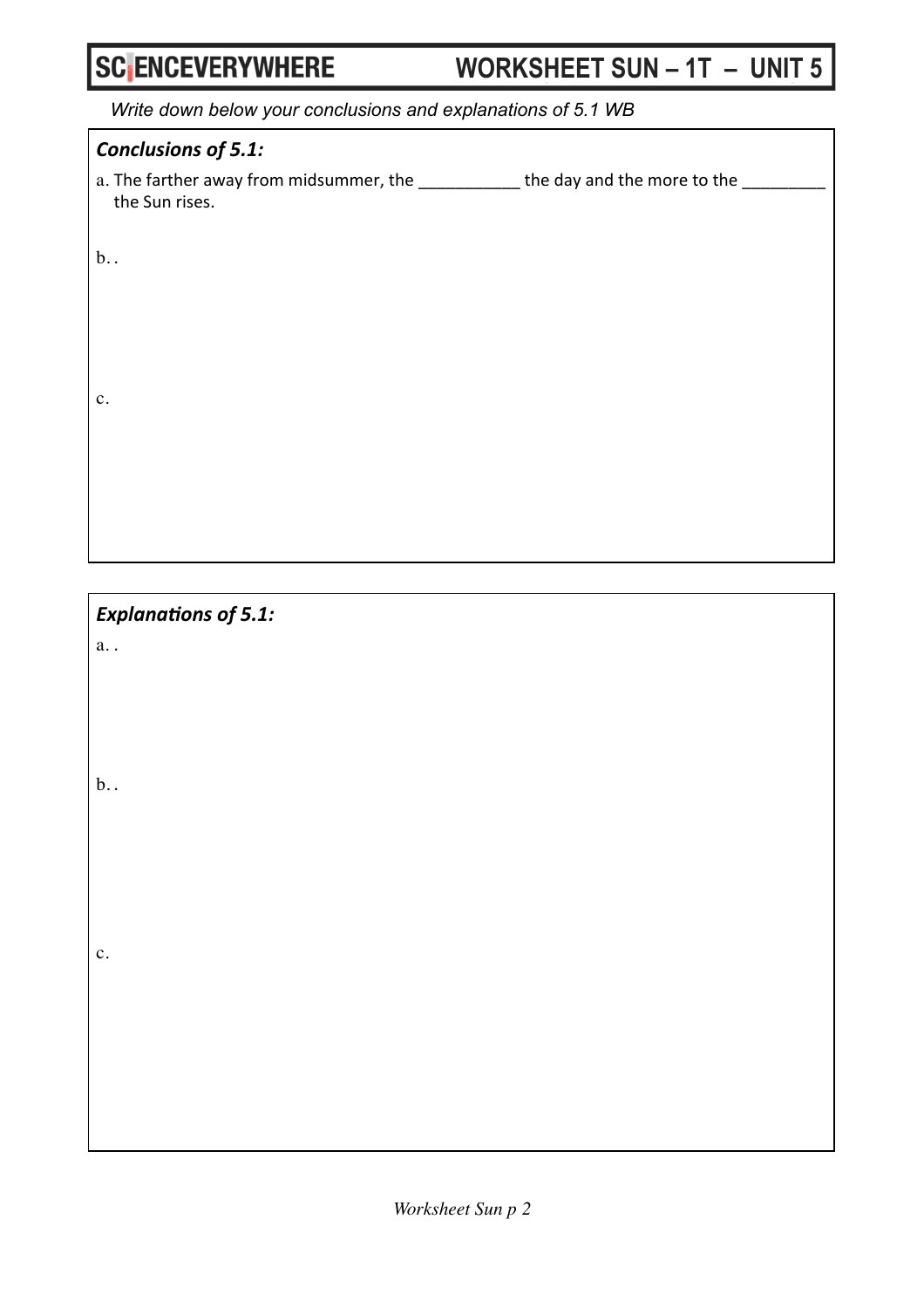**WORKSHEET SUN – 1T – UNIT 5**

*Fill in in figure 2 the right seasons for North and South (four times):*



**Figure 2: The four seasons on Earth** 

*Fill in in figure 3 the Earth and all the planets:*



*Figure 3: Our Solar system*

*Worksheet Sun p 3*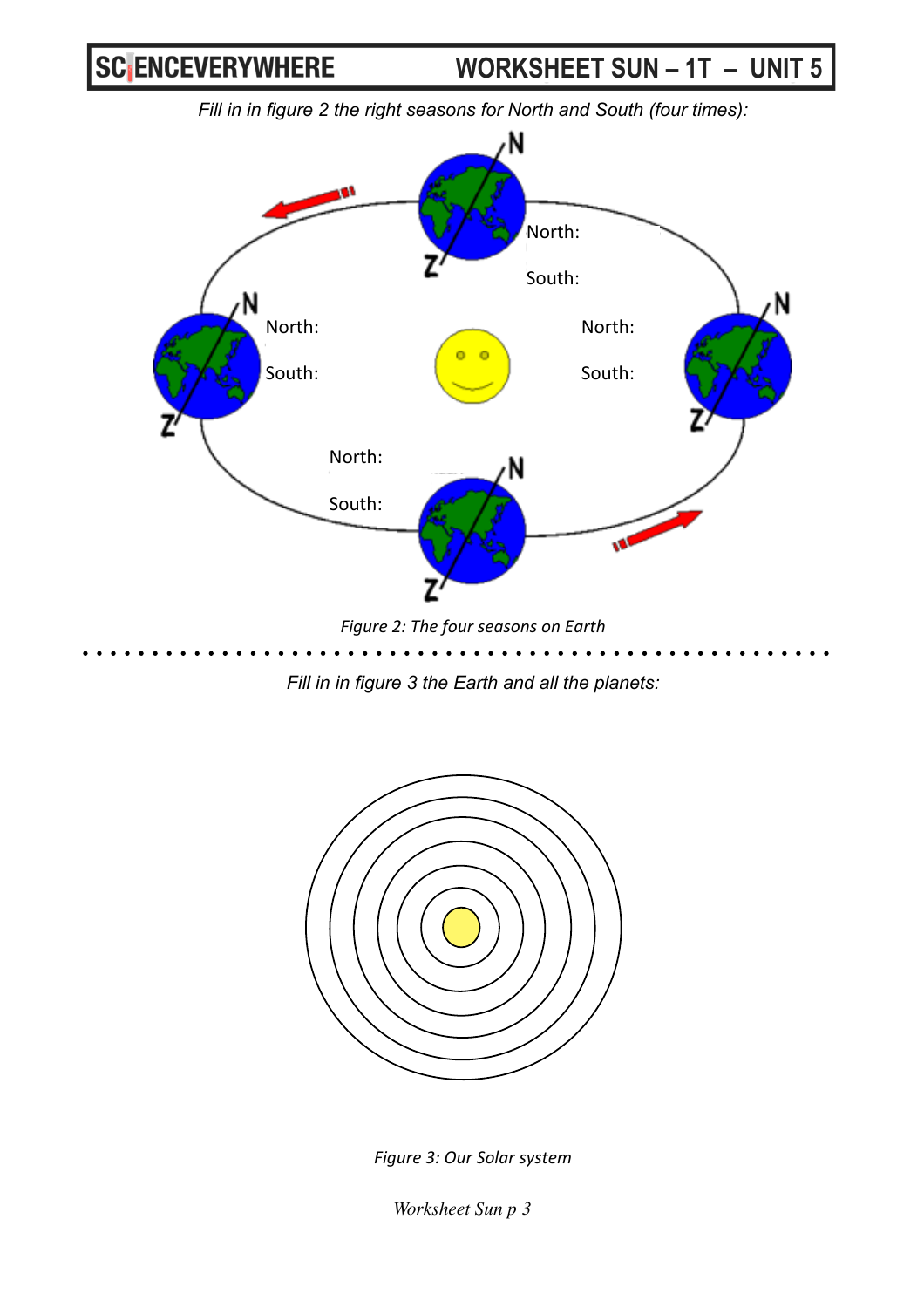#### **WORKSHEET SUN – 1T – UNIT 5**

*Write down below your answers of assignments 3 and 4 of 5.2 WB*

Assignment 3 (5.2): How fast the Earth goes

▶ Calculate the speed the spinning of the Earth on the equator.

▶ Calculate the speed the spinning of the Earth on our latitude.

*‣Where will this speed be almost zero?*

#### Assignment 4 (5.2): Our velocities

▶ Calculate your velocity in meters per second.

▶ Where do you land and why?

*‣You jump from your bike and ...: where do you land?*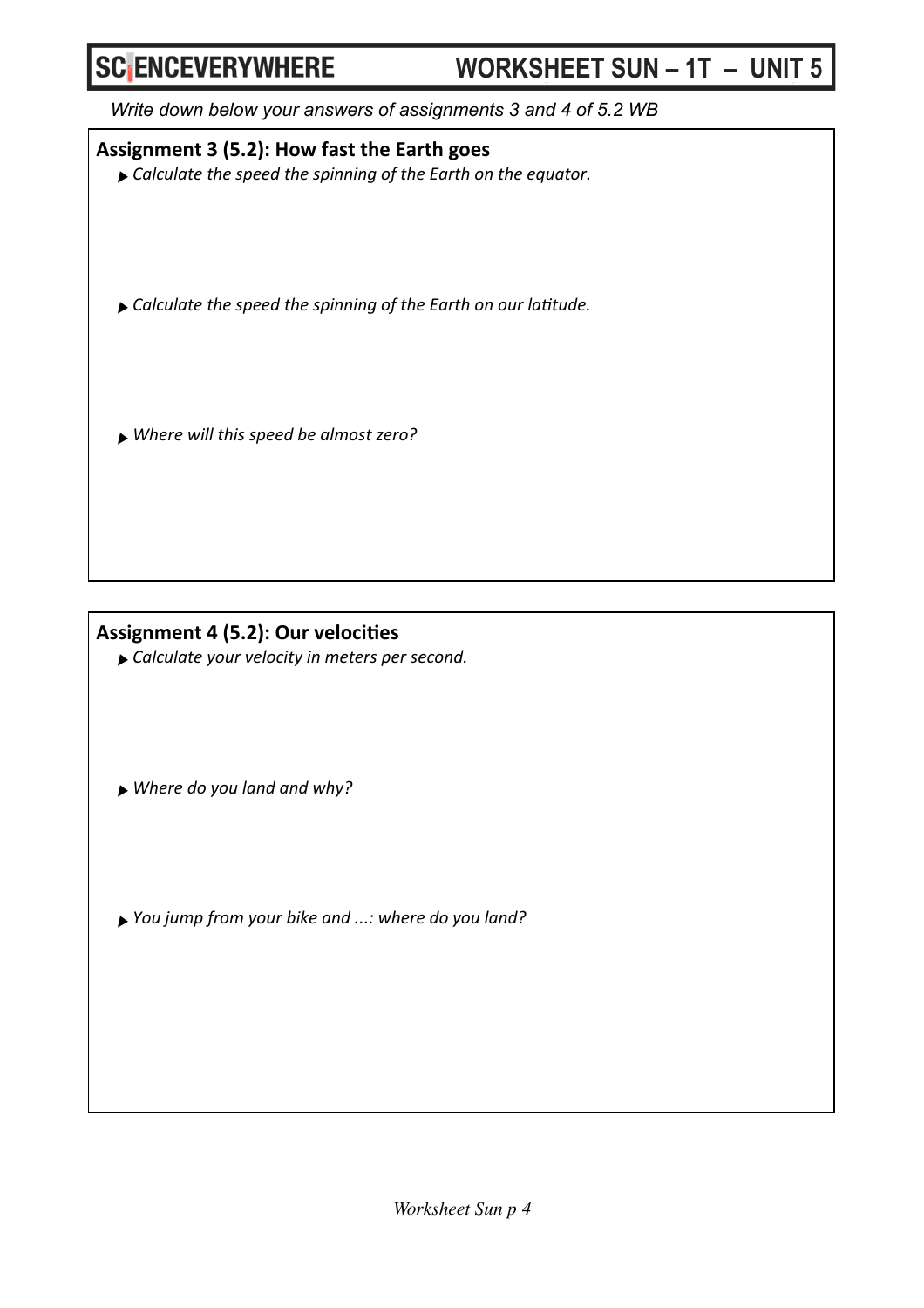# WORKSHEET SUN - 1T - UNIT 5

Write down below your conclusions and explanations of 5.2 WB

Conclusions of 5.1:

 $a.$ .

 $b.$ 

**Explanations of 5.2:**  $a.$ .

 $b.$ 

 $\mathbf{c}$ .

 ${\bf d.}$ 

You can use the flipside